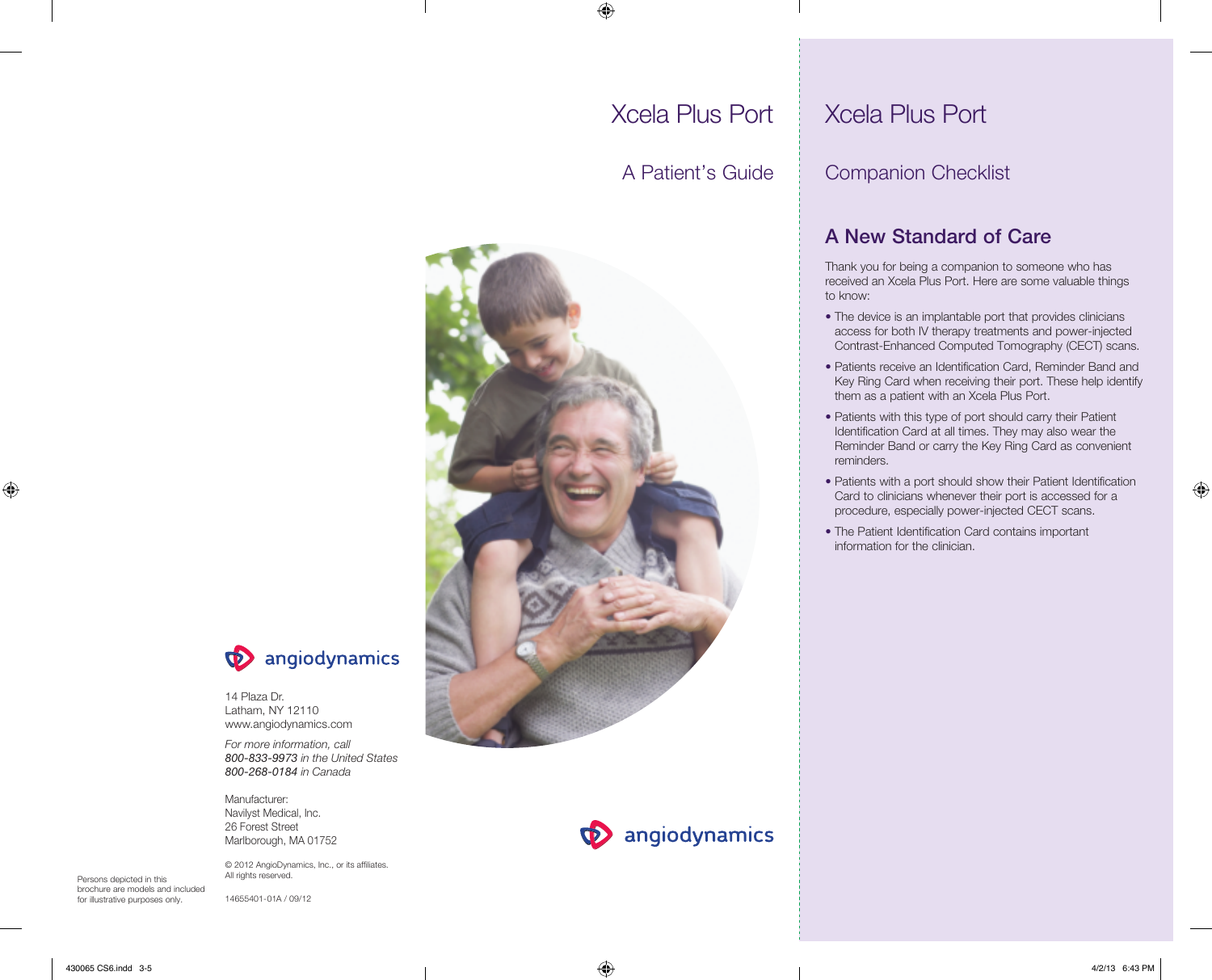### TRAVEL CARDS

Always carry your Xcela Plus Port Patient Identification and Key Ring Cards with you.

The Patient Card has important information about your port that healthcare providers will need to care for you.

Fill out your personal information in the areas provided. Your Patient Card is conveniently sized to fit in a wallet.



Information about your Xcela Plus Port is available by calling the AngioDynamics Vascular Access Information Line 800.513.6876

◈

\*AngioDynamics, the AngioDynamics logo, Navilyst Medical and Xcela are trademarks and/ or registered trademarks of AngioDynamics, Inc., an affiliate or a subsidiary.

#### XCELA PLUS PORT

INDICATIONS FOR USE: The Xcela Plus Port is indicated for patients who require long-term access to the central venous system for administration of fluids including but not limited to hydration fluids, chemotherapy, analgesics, nutritional therapy and blood products. The device is also indicated for blood specimen withdrawal. When used with a power injectable needle, the Xcela Plus Port is indicated for power injection of contrast media. The maximum recommended infusion rate is 5 mL/sec with a 19 G or 20 G noncoring power injectable needle or 2 mL/sec with a 22 G non-coring power injectable needle

CONTRAINDICATIONS: Catheter insertion in the subclavian vein medial to the border of the first rib, an area which is associated with higher rates for pinch-off. Presence of infection, bacteremia, septicemia or peritonitis. Past irradiation of prospective insertion site. Previous episodes of venous thrombosis or vascular surgical procedures at the prospective placement site. Local tissue factors to prevent proper device stabilization and/or access. Hypercoagulopathy unless considerations are made to place the patient on anticoagulation therapy. Presence or suspicion of allergic reaction to materials contained in this device. Body size is insufficient to accommodate size of the port or the catheter. Demonstrated intolerance for an implanted device.

WARNINGS: Do not suture catheter to port, port stem, or surrounding tissue. Any damage or constriction of catheter may compromise power injection performance and catheter integrity. Do not use syringes smaller than 10 mL when accessing the port as system damage can occur. Flushing occluded catheters with small syringes can create excessive pressures within the port system. Failure to use a power injectable needle with the Xcela Plus Port for a power injection procedure may result in port system failure and patient injury may occur. Failure to ensure patency of the catheter prior to power injection studies may result in port system failure and patient injury may occur. Do not power inject through a port system that exhibits signs of clavicle-first-rib compression or pinch-off as it may result in port system failure and patient injury may occur. Failure to warm contrast media to body temperature may result in port system failure and patient injury may occur. Do not exceed 300 psi pressure limit setting or the maximum recommended flow rate setting. Exceeding these limits may result in port system failure and/or catheter tip displacement. If local pain, swelling or signs of extravasation are noted, the injection should be stopped immediately as patient injury may occur.

PRECAUTIONS: To avert device damage and/or patient injury during catheter placement: Avoid accidental device contact with sharp instrument and mechanical damage to the catheter material; Use only smooth-edged atraumatic clamps or forceps; Do not use the catheter if there is any evidence of mechanical damage or leaking; Avoid sharp or acute angles during implantation which could compromise the patency of the catheter lumen(s); Carefully follow the connection technique given in these instructions to insure proper catheter connection and to avoid catheter damage. Assure tight connection between port chamber and catheter. Prior to any treatment palpate correct position of the port body and assure no signs or symptoms of port site irritation or infection exist. Only use non-coring needles to access the port membrane. The non-coring needle tip is intended to prevent damage of the membrane. Palpate the port and port septum then access the septum with the non-coring needle at a 90 degree angle. Puncture skin directly over septum and gently advance needle through septum until it contacts bottom of portal chamber. Do not apply excessive force once the needle contacts the port floor. After implantation and after any treatment via the port, the system should be flushed with normal saline for injection per institutional protocol. For precise drug administration please refer to the individual pharmaceutical instructions. Prior to injection or infusion, aspirate to ensure a brisk blood return. If more than one drug is to be administered, between the individual drug applications, flush the system with 5 to 10 mL normal saline for injection to prevent drug interactions. After any infusion, injection or bolus application, the system should be flushed with normal saline for injection or locked with a heparin solution per institutional protocol to prevent thrombotic occlusion of the catheter. Do not use alcohol to soak or declot polyurethane catheters because alcohol is known to degrade the polyurethane material over time with repeated and prolonged exposure.

Refer to Directions for Use provided with the product for complete instructions, warnings and precautions.

CAUTION: Federal Law (USA) restricts this device to sale by or on the order of a physician.

9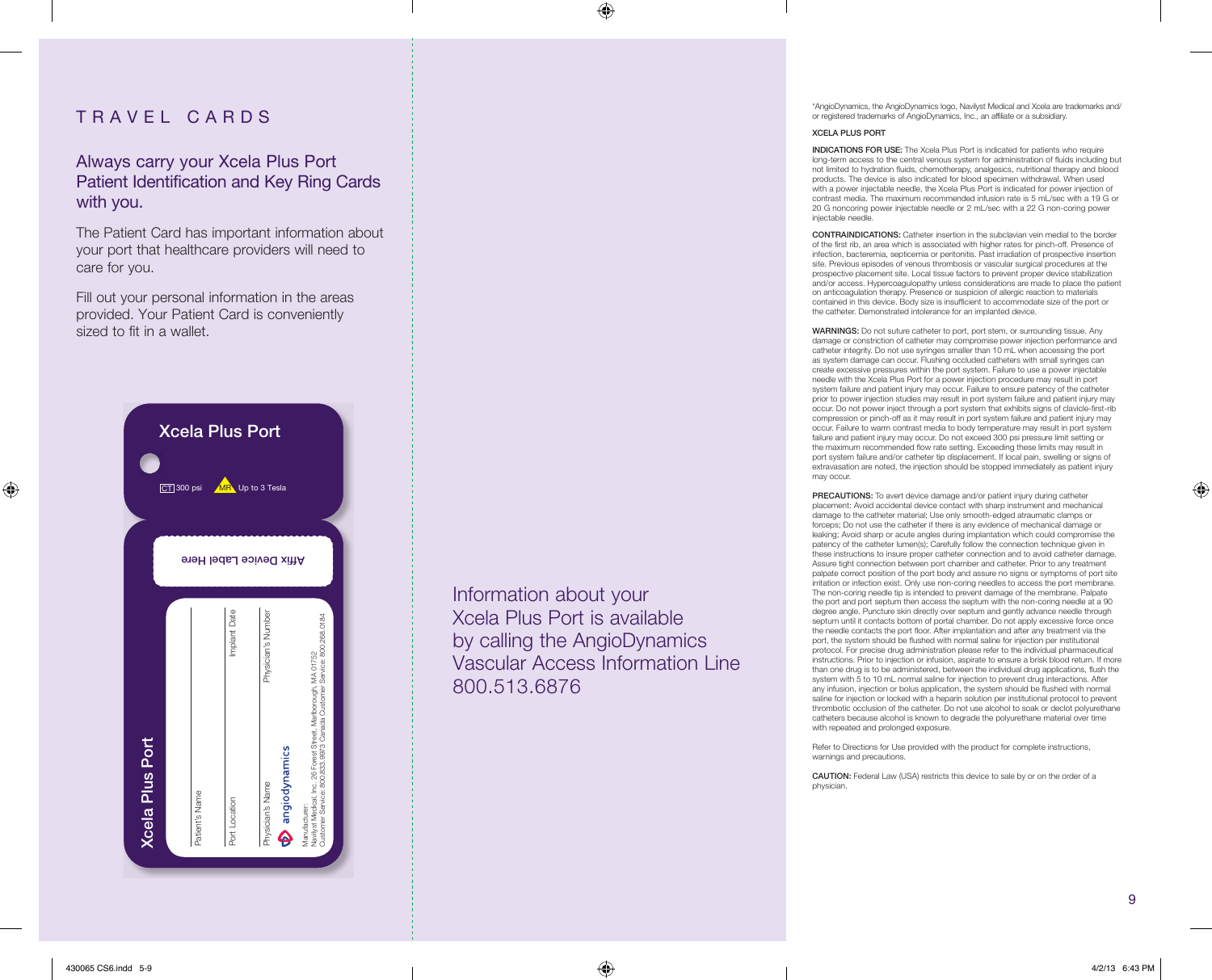## Xcela Plus Port

The Xcela\* Plus Port is an implantable port that provides access for both IV therapy and for tests called Contrast-Enhanced Computed Tomography (CECT) scans. You may have heard these tests referred to as "CAT" scans or power injection studies. This is a type of x-ray test that requires a pump to deliver testing fluid fast and at high pressure. This pamphlet provides answers to some of the questions you and your family may have about the Xcela Plus Port.

 $\bigoplus$ 

This Patient Guide is intended to be educational and is not a substitute for the Directions for Use provided with the device.

## Table of Contents

⊕

| How is a power injectable port inserted? 3  |
|---------------------------------------------|
| How do I know I have an Xcela Plus Port? 4  |
| What should I expect during power injection |
|                                             |
| Important information your healthcare       |
|                                             |
|                                             |
|                                             |

⊕

1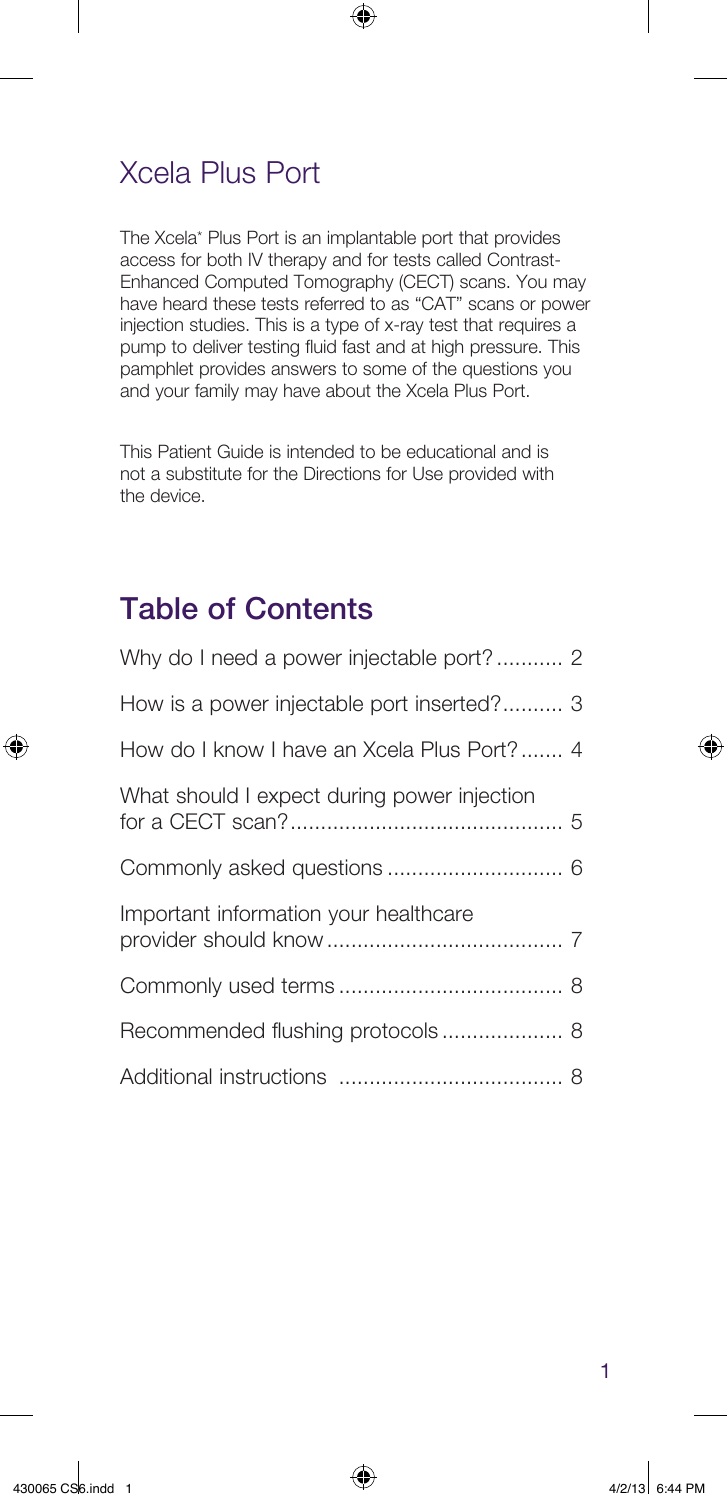### Why do I need a power injectable port?

Your doctor has determined that as part of your treatment, you will need a port to receive your medications by intravenous (IV) injection. This method of drug delivery involves infusion of your medication into a large vein, a blood vessel that directs blood back to your heart. A power injectable port also provides the ability to perform Contrast-Enhanced Computed Tomography (CECT) scans which produce superior images of your body to help your medical team better manage your treatment. With your

◈

power injectable port, you will be able to receive both IV



therapy and CECT scans.

A power injectable port consists of a small, hollow chamber (the port) and a catheter. The center area of the port is called the septum. The catheter is a long, soft hollow tube. One end of the catheter is securely connected to the port, and the other end is placed into a large vein that delivers blood to your heart. There are a

variety of power injectable port systems available. Your port is a non-valved power injectable port.

When a non-coring needle is put into the septum of the port, it creates "access" to your bloodstream, meaning that medicines and fluids can be given and blood samples withdrawn.

For CECT scans, the power injectable port is used with a power injectable non-coring needle. This enables fluids called contrast agents to be power-injected (delivered at a high rate) into your bloodstream. As a result, vessels in your body show up more clearly, making it easier for your doctor to monitor the status of your condition. Power-injected CECT scans are procedures that provide important information for disease diagnosis and management.

⊕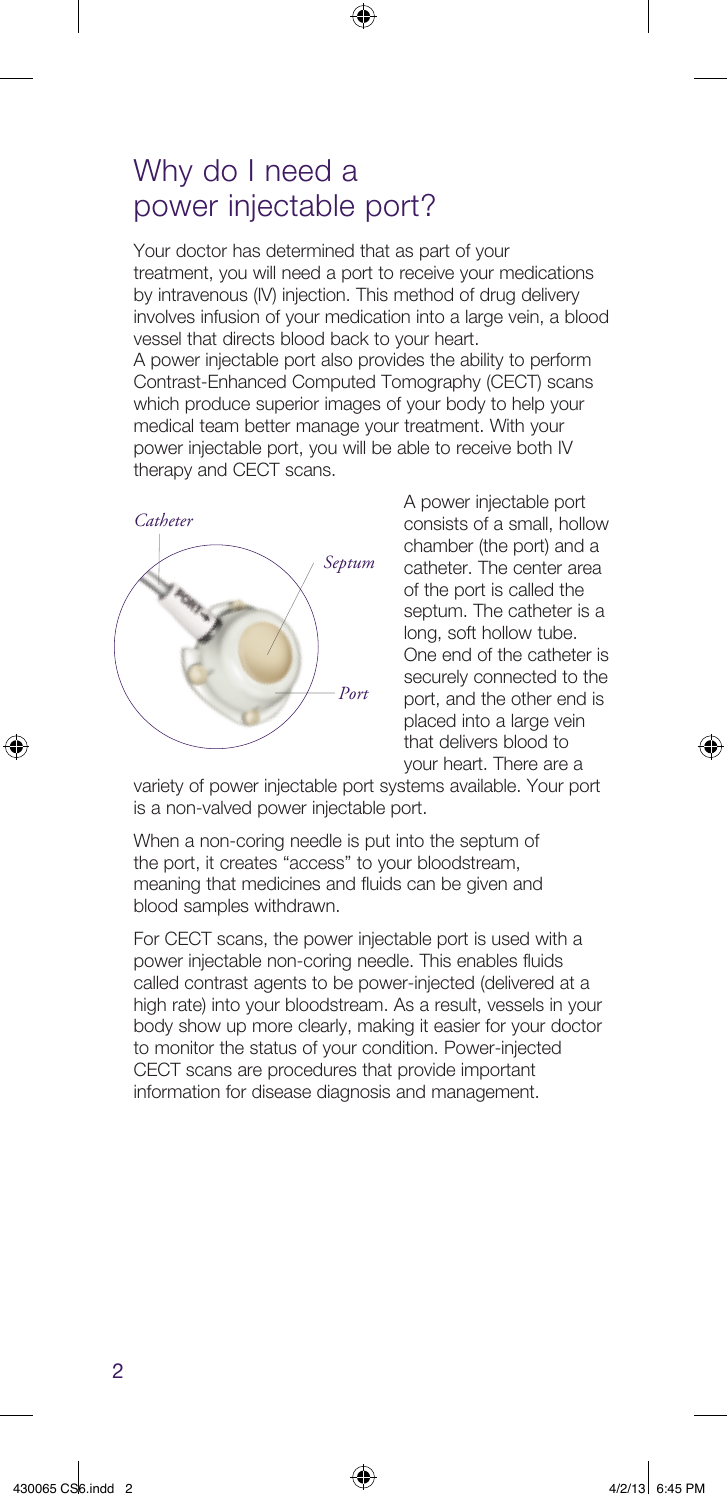## How is a power injectable port inserted?

Insertion of the port is a brief procedure done under local or general anesthesia. The skin on your chest is first cleaned to remove germs. A small incision is made on your chest to create a space or "pocket" for the port and a "tunnel" for the catheter. The port is inserted under the skin and into the pocket. One end of the catheter is threaded through the tunnel and connected to the port. The other end of the catheter is inserted into a vein in your chest. The tip is positioned near your heart to help dilute and distribute your medications. Usually, x-rays are taken during the procedure to make sure the catheter is in the best position. Your incision is stitched closed and covered with a dressing until it heals, a process that takes a few days.

 $\bigoplus$ 

#### Chest Port Insertion Site

*This part of the catheter is in a tunnel under your skin.*



*This is your chest port site which will be covered with a dressing for a few days until your incision heals.*

3

⊕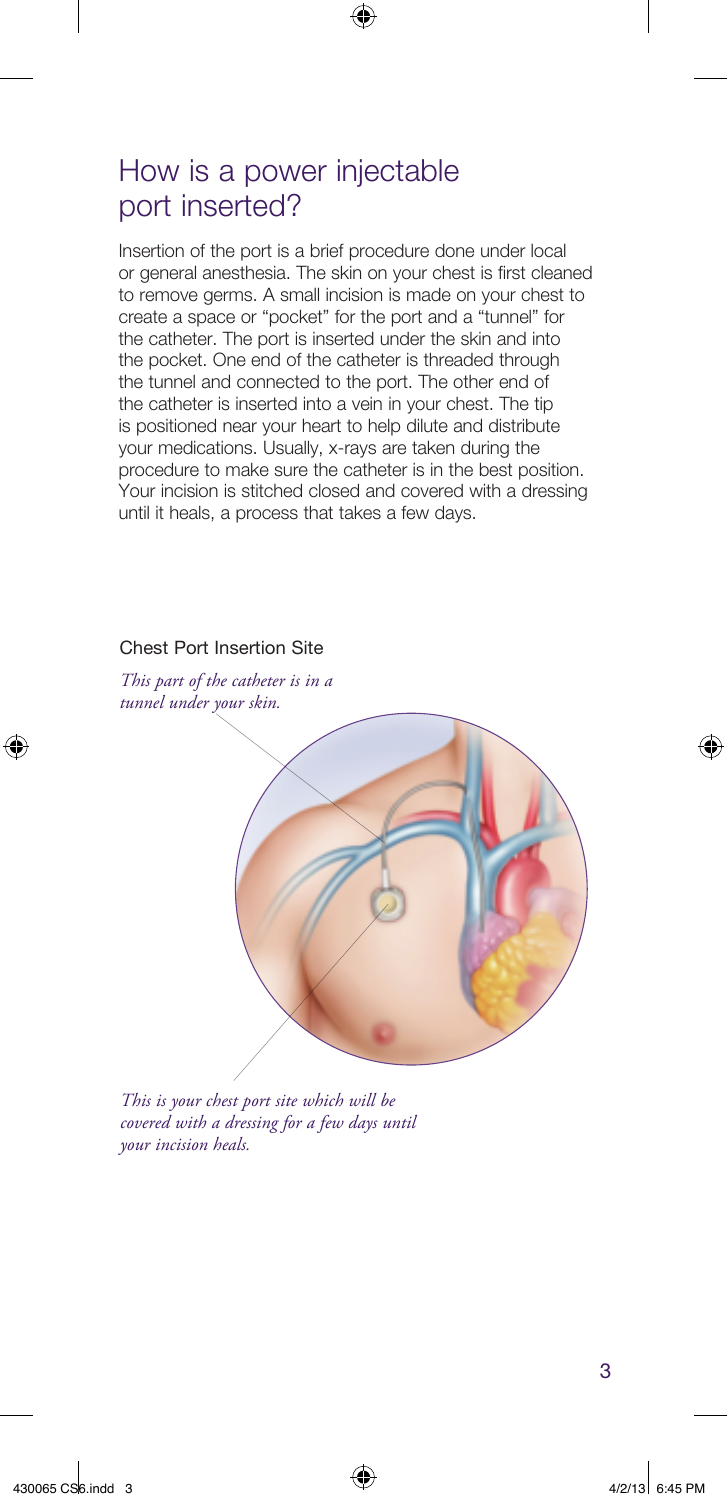## How do I know I have an Xcela Plus Port?

There are several ways to determine that you have this type of port.

Upon receiving your port, you will also receive a Patient Identification/Key Ring Card and Reminder Band identifying you as a patient with an Xcela Plus Port.

⊕

Be sure to carry your Patient Card with you at all times. Show your healthcare provider your Patient Card before your port is accessed for a procedure. You may also wear the Reminder Band or carry the Key Ring Card as convenient reminders to tell your healthcare provider you have an Xcela Plus Port.

Your port has the letters "CT" on the port body, which can be detected via an appropriate imaging technology, distinguishing it from traditional ports. Trained healthcare providers can recognize the CT marking under your skin by reading the image.



⊕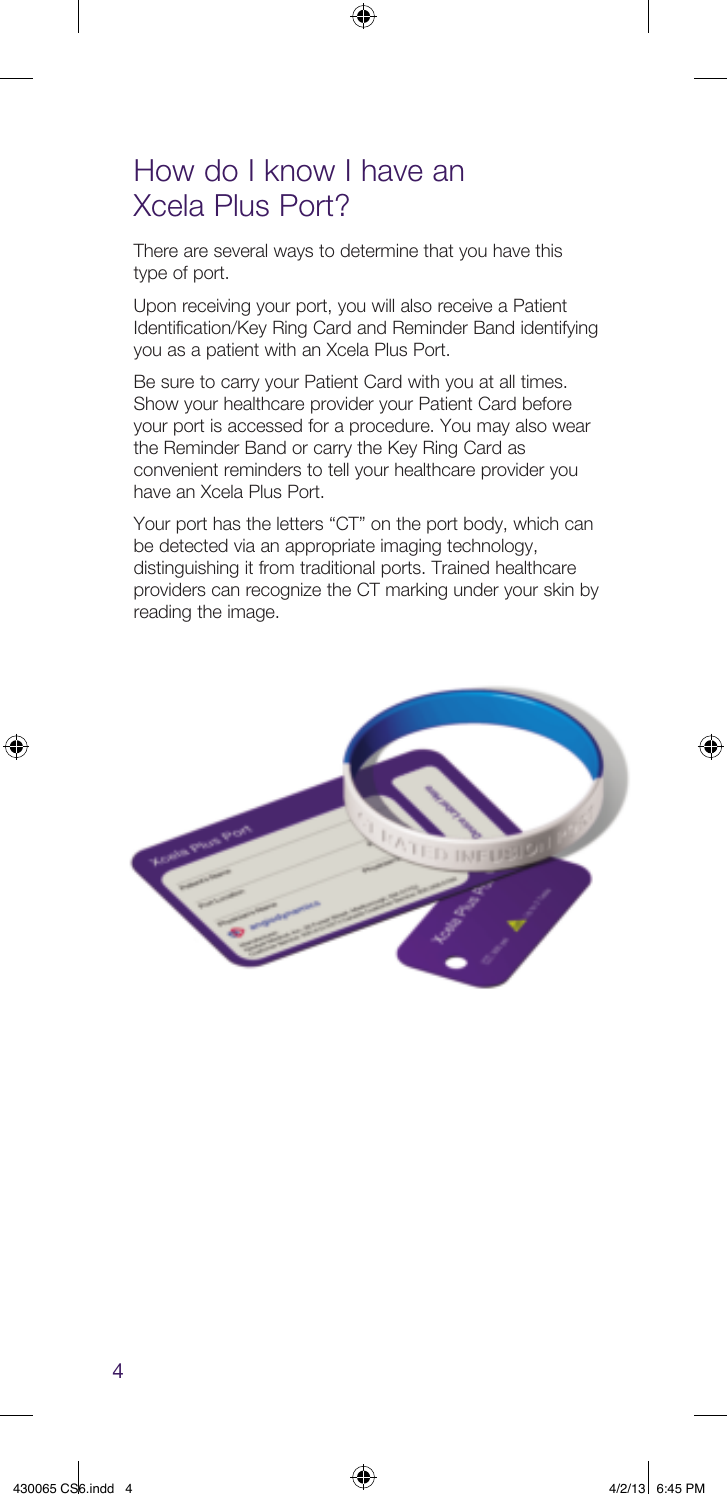## What should I expect during power injection for a CECT scan?

◈

Contrast-Enhanced Computed Tomography (CECT) scans are procedures that provide quick and accurate diagnostic information to help your medical team manage your care. These scans are more sensitive than conventional x-rays. Radiologists can distinguish small differences in your vessels that may not be detected with x-rays.

Before performing a CECT scan, the Radiology Team will inject a contrast agent, which is a fluid that acts like a dye, into your body to help produce clearer pictures during the CECT scan procedure. Your power injectable port, when used with a power injectable non-coring needle, has the unique ability to allow healthcare providers to perform CECT scans.



⊕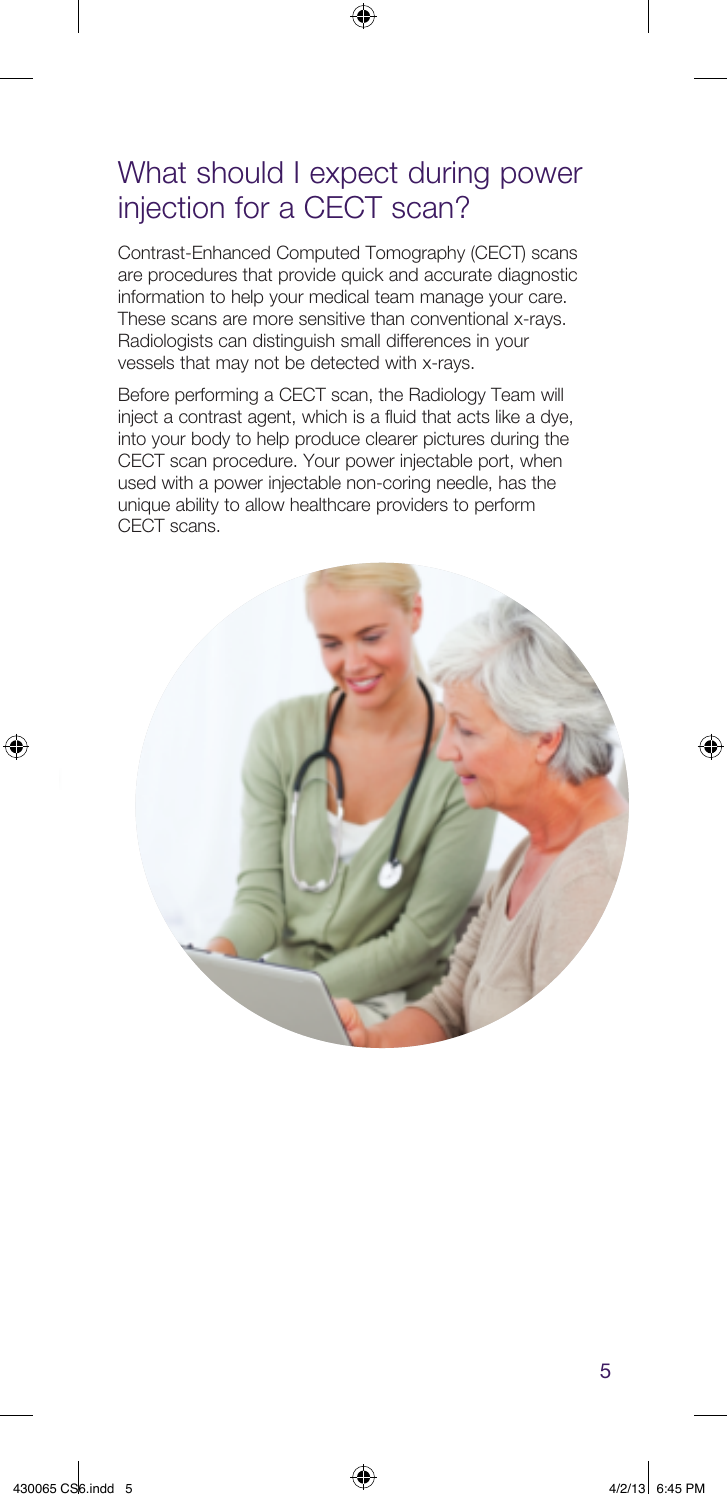## Commonly asked questions

#### Q How long will I have my power injectable port?

⊕

A Your doctor will determine how long you will need your power injectable port. When your port is no longer needed, it can be removed in a procedure similar to the one used to implant it.

#### Q How do I take care of my power injectable port?

A After receiving your power injectable port, avoid heavy exertion for a few days and follow the instructions your doctor or nurse has given you.

#### Q Will my power injectable port affect my daily activities?

A Once the small incision heals following implantation, you should be able to return to your normal daily activities. Ask your doctor or nurse about specific activities and the appropriate time to resume them.

#### Q Will I need to wear a bandage over my power injectable port?

A A bandage will be required until your incision heals. After your incision has healed, a bandage is not required. If you are receiving continuous infusion of fluids, a bandage may be applied to stabilize and protect the needle while it is in place.

#### Q Do I have to stop wearing certain types of clothing?

A It will depend on where your power injectable port is placed. Ask your doctor or nurse.

#### Q Will my port need to be accessed when not in use?

 $\overline{A}$  Yes, it will need to be flushed every 4 weeks.

#### Q Will my power injectable port activate security alarms?

A Security systems most likely will not detect the small amount of metal in the device. If it does occur, simply show your Patient Identification Card.

6

⊕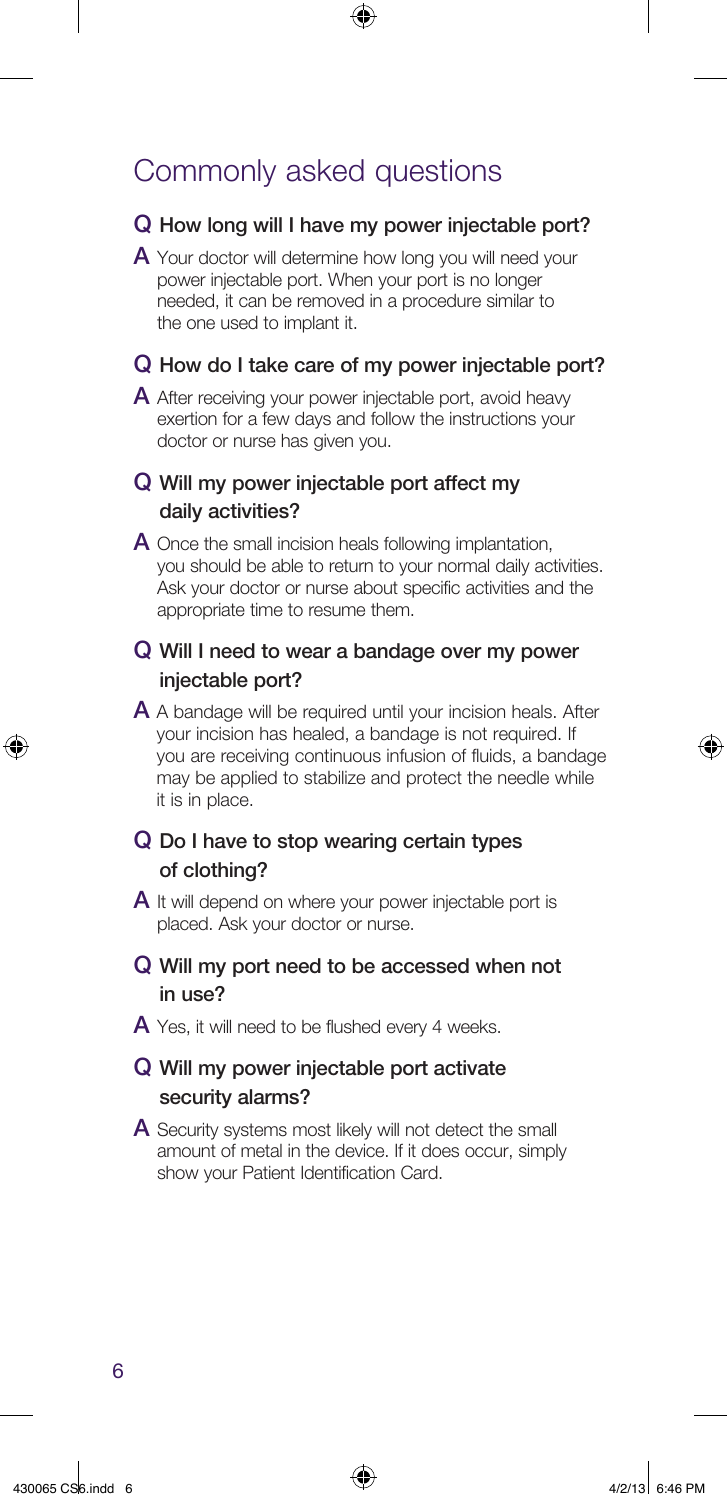#### Q Is my power injectable port safe with CTs and MRIs?

A Yes. The materials used in the Xcela Plus Port are safe with CT and MRI procedures and injectable fluids used with these procedures. Please ask your doctor or nurse if you have any questions.

⊕

#### Q What if my healthcare provider has not seen a patient with an Xcela Plus Port before?

A The Xcela Plus Port may not be familiar to all clinicians involved in your care. Always show your clinicians your Patient Identification Card as it contains a summary of important information they need to know.

## Important information your healthcare provider should know:

- You have an Xcela Plus Port.
- If you notice any redness or inflammation at the site of your implantable port after your incision heals.
- If you have a fever.

⊕

- If you have allergies to any medications or materials.
- If you have an allergy to heparin.
- If you are taking heparin-induced thrombocytopenia (blood-thinning) medications such as heparin or warfarin.
- If you have previously been treated with radiation.
- If you have ever been diagnosed with, or treated for, venous thrombosis.
- If you have ever been diagnosed with any tissue diseases or suffered from tissue erosion.
- If other healthcare providers have ever had difficulty withdrawing blood or infusing fluids through your power injectable port, including the need for you to change position to allow blood or fluid to flow.

⊕

7